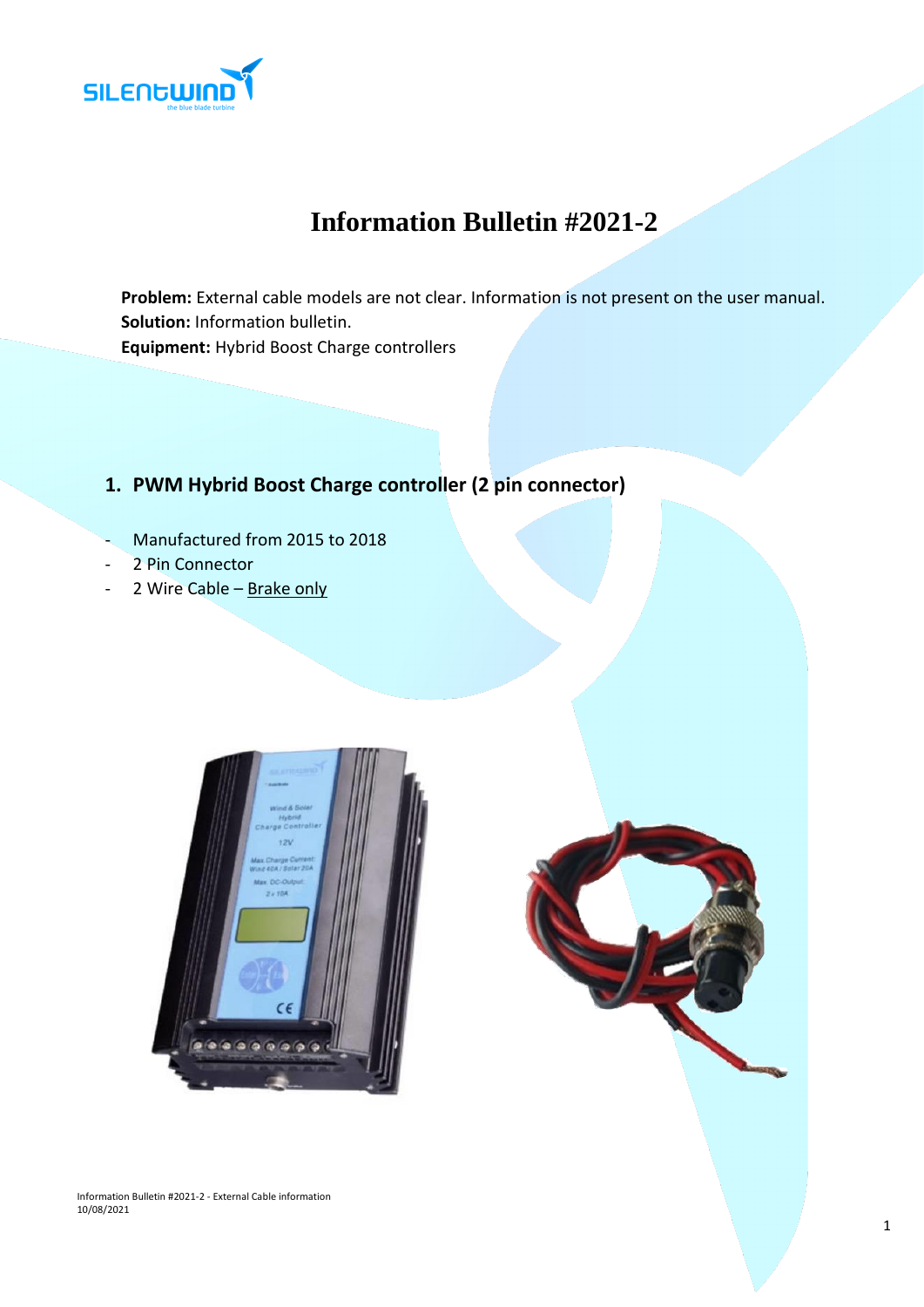

## **2. MPPT Hybrid Boost Charge controller - Rev.0 (4 pin connector)**

- Manufactured from 2018 to 2019
- 4 Pin Connector
- 4 Wire Cable Brake and temperature sensor



**NOTE:** To identify the revision, check the serial number label placed on the left side of the charge controller. If no revision is written on the label, you can assume that is revision 0.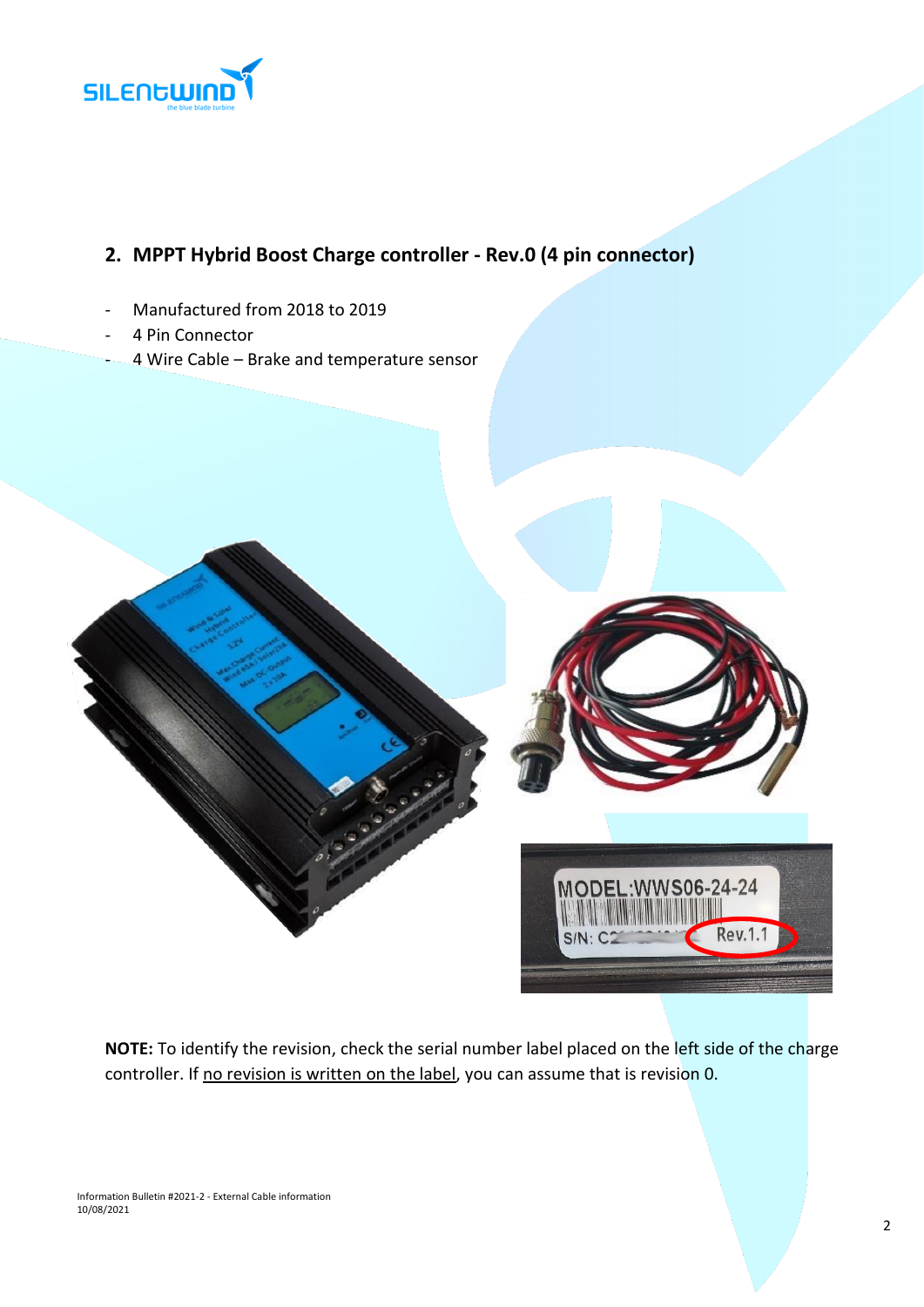

### **3. MPPT Hybrid Boost Charge controller - Rev.1 or newer (2 pin connector)**

- Manufactured from 2019 Present
- 2 Pin Connector
- 2 Wire Cable Temperature sensor only



**NOTE:** To identify the revision, check the serial number label placed on the left side of the charge controller. If no revision is written on the label, you can assume that is revision 0.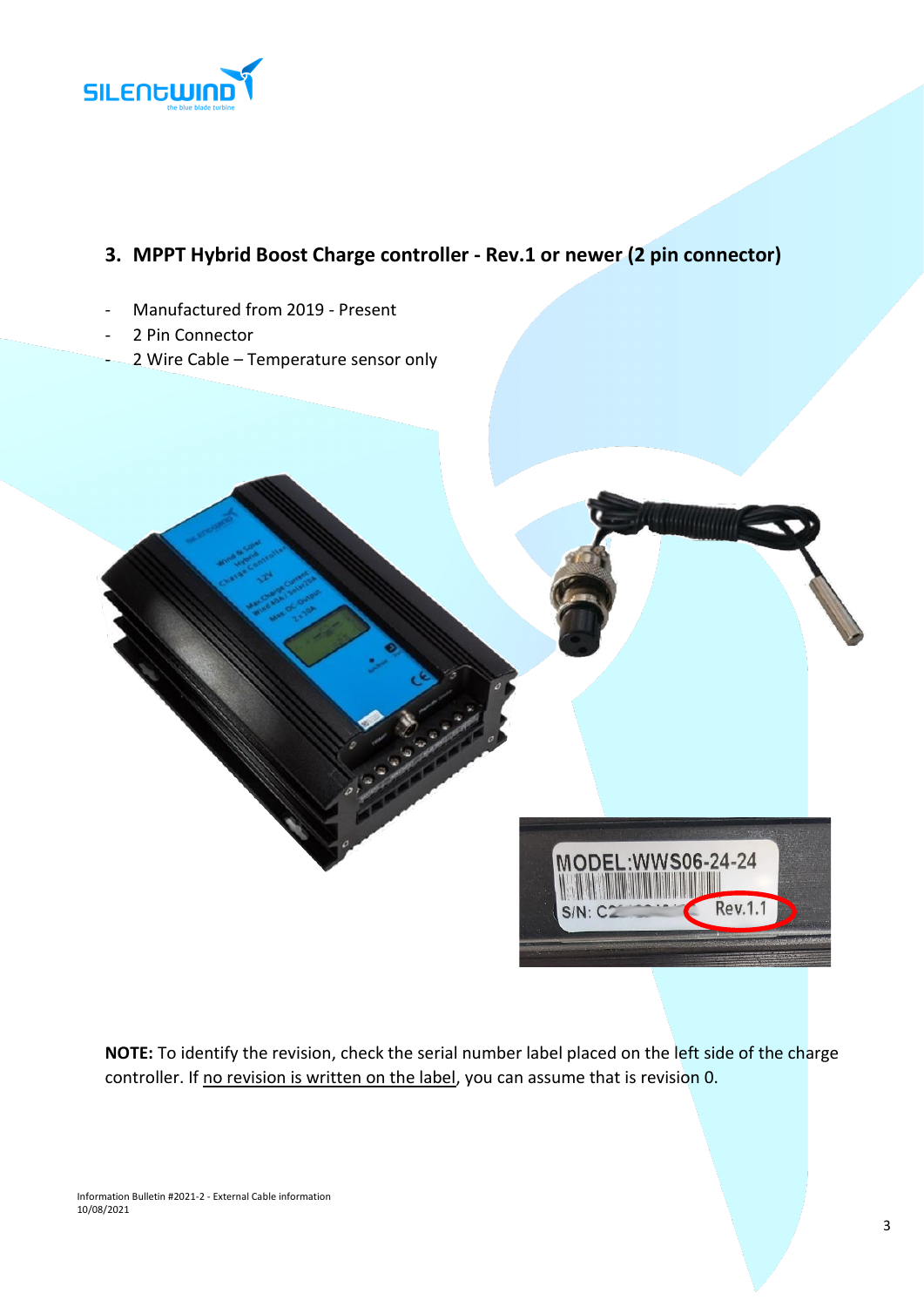

#### **4. How to install the Brake cable**

#### **Important notes:**

1<sup>st</sup> DO NOT CONECT THE WIRES TO A POWER SOURCE! IT WILL IMMIDIATELY DAMAGE THE CHARGE CONTROLLER - WARRANTY WILL VOID.

2<sup>nd</sup> Prepare everything before connecting the cable to the charge controller. All the soldering (if any) and all cable routings must be done first.

3<sup>rd</sup> Do not use Switches with external power supply. Use simple ON/OFF Switches only.

4<sup>th</sup> It is possible to extend the <u>Brake</u> cable length. It is not advisable to extend the sensor cable. 5<sup>th</sup> The temperature sensor is to be installed on top of the battery or near the battery. If the temperature sensor is not used the charge controller will assume as default +25˚C / +77˚F.

6<sup>th</sup> When the cable physical installation is done connect the cable do the charge controller. This is usually the last task on the wind generator installation.

7<sup>th</sup> Cables are always supplied with the equipment although it can be bought separately.